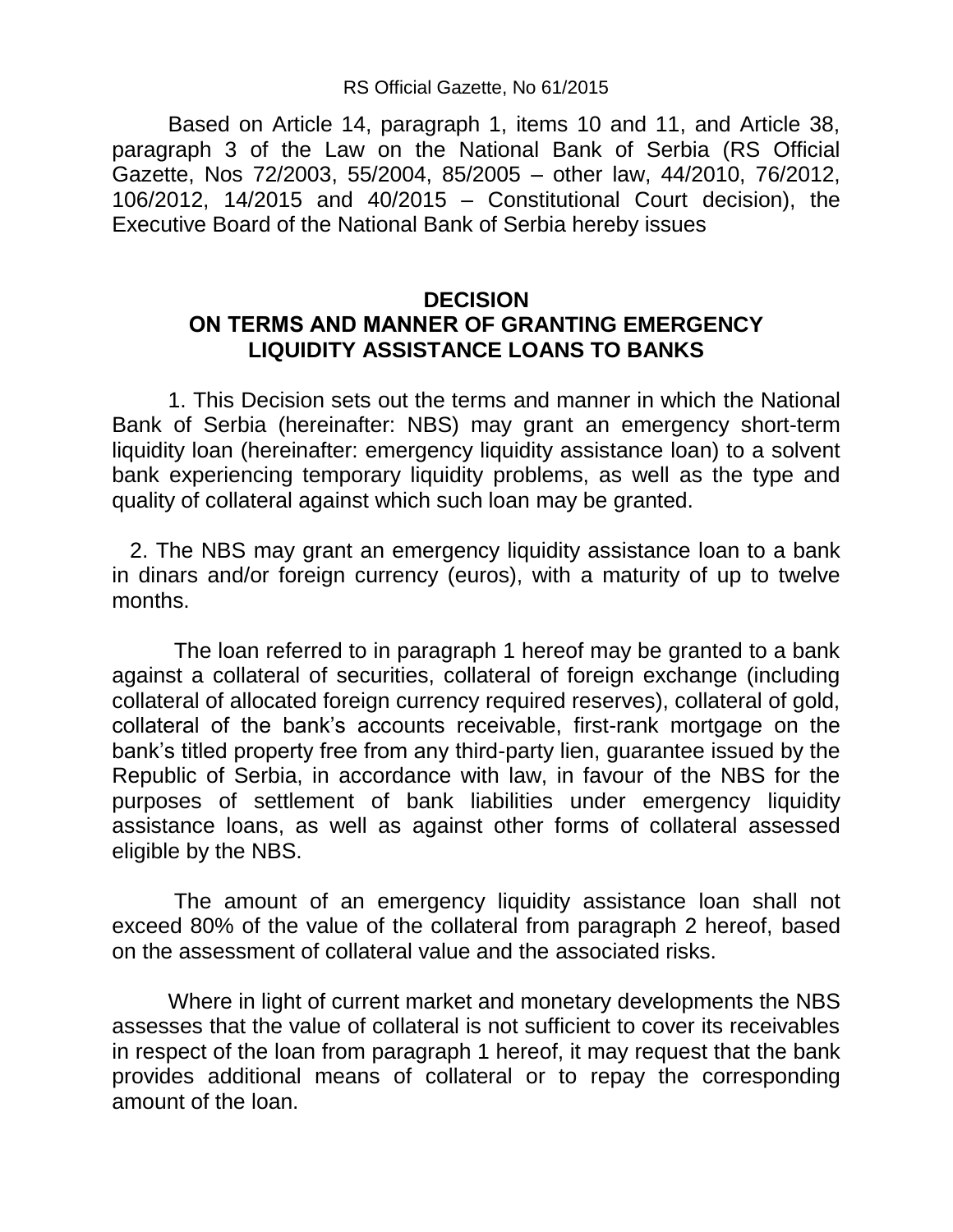The collateral for the amount of the loan under paragraph 1 hereof granted to a bank in foreign currency (euros) may be denominated in foreign currency only.

3. The NBS shall grant emergency liquidity assistance loans to banks provided they have already used all other available sources of liquidity and have adopted an action plan for overcoming temporary liquidity problems.

4. In order to prove that it meets the conditions referred to in Section 3 hereof, a bank shall submit the following documentation:

– analysis of its current condition and reasons for temporary illiquidity, supported by an action plan referred to in Section 3 hereof adopted by the bank's managing board and a projection of its inflows and outflows;

– statement issued by the bank's managing board confirming that all other available sources of liquidity have already been used, and

– other documents as requested by the NBS.

5. In addition to documents listed in Section 4 hereof, a bank shall submit to the NBS an application for emergency liquidity assistance, stating the amount of the loan requested, supported by a decision of the bank's managing board to supply liquidity through an emergency liquidity assistance loan, and shall specify the means of collateral to be pledged and/or property to be mortgaged, and/or submit a draft act whereby the Republic of Serbia issues the guarantee referred to in Section 2, paragraph 2 of this Decision.

6. The NBS Executive Board shall decide, for each bank individually, on the amount of the emergency liquidity assistance loan that a bank may draw on, as well as on its maturity and collateral.

The NBS Executive Board shall make the decision referred to in paragraph 1 hereof based on the assessment of the adequacy of the action plan referred to in Section 3 hereof, monetary effects of granting an emergency liquidity assistance loan and its effects on the stability of the financial system.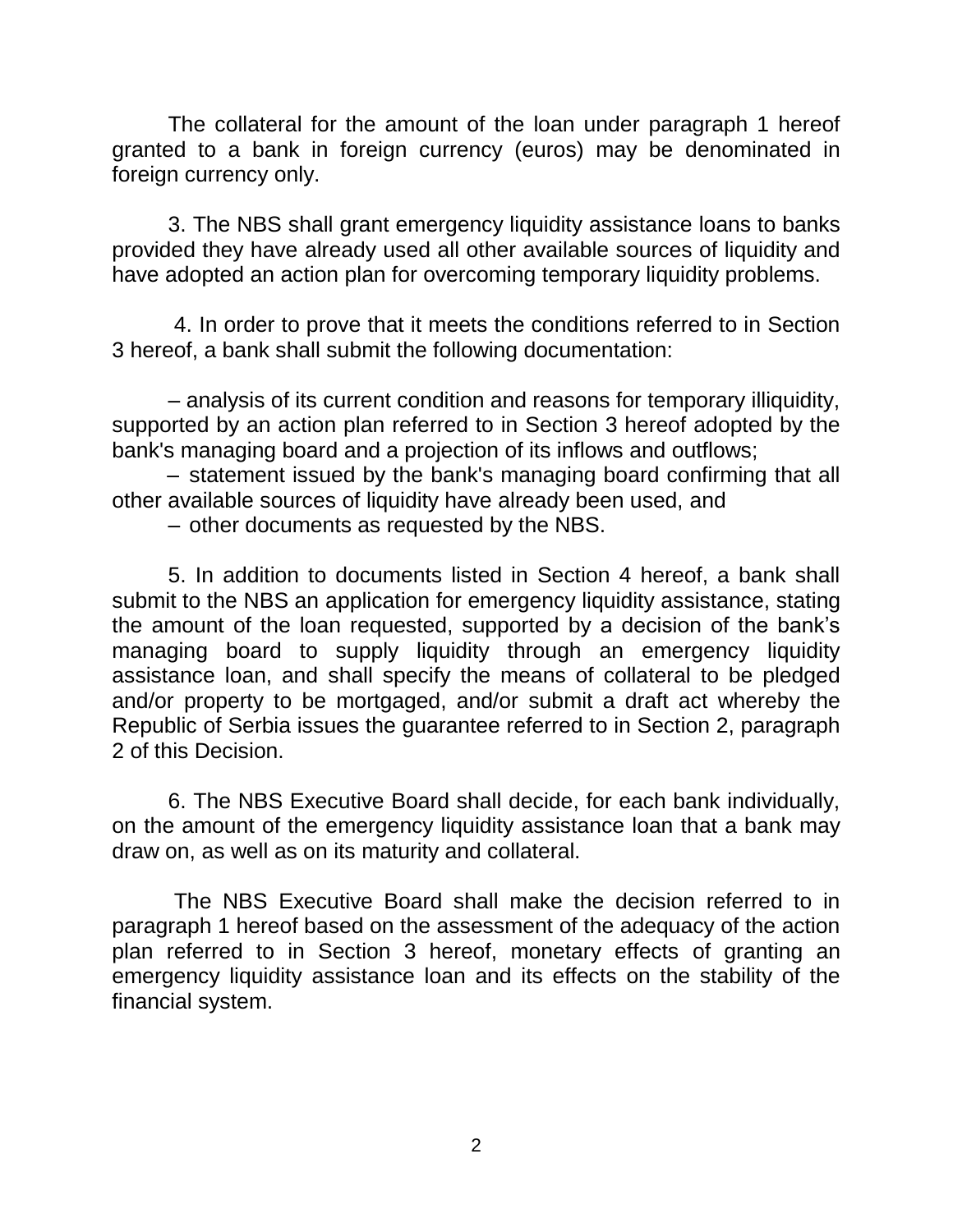7. Based on the decision referred to in Section 6 hereof, the NBS and a bank shall enter into an emergency liquidity assistance loan agreement to regulate their mutual rights and obligations.

The NBS shall grant an emergency liquidity assistance loan to a bank on the basis of the concluded agreement referred to in paragraph 1 hereof, after collateral is established in favour of the NBS, in accordance with the decision referred to in that paragraph.

8. A bank has an obligation to submit to the NBS a liquidity monitoring and action plan implementation report referred to in Section 3 hereof, along with other data important for the discharge of obligations in respect of the granted emergency liquidity assistance loan, at least once in two weeks and upon the NBS request.

9. The NBS is empowered to unilaterally terminate the agreement referred to in Section 7 hereof where a bank, pursuant to this Decision and the agreement, fails to discharge the obligations specified, stops fulfilling the conditions under the agreement, or its financial situation changes in such a manner that it is no longer able to discharge its obligations or discharges them with difficulty.

All current and future liabilities (outstanding interest until the termination of the agreement) shall fall due for payment on the day of termination of the agreement referred to in paragraph 1 hereof.

If a bank fails to discharge all its obligations within the meaning of paragraph 2 hereof on the day of termination of the agreement referred to in paragraph 1 hereof, the provisions relating to activation of the collateral referred to in Section 12 hereof shall apply accordingly to the collection of NBS receivables.

10. On the amount of an emergency liquidity assistance loan granted in dinars, the NBS shall charge interest – at the rate equal to the NBS key policy rate plus 5 percentage points.

On the amount of an emergency liquidity assistance loan granted in foreign currency (euros), the NBS shall charge interest – at the rate equal to the three-month EURIBOR on the value date of interest calculation, plus 5 percentage points.